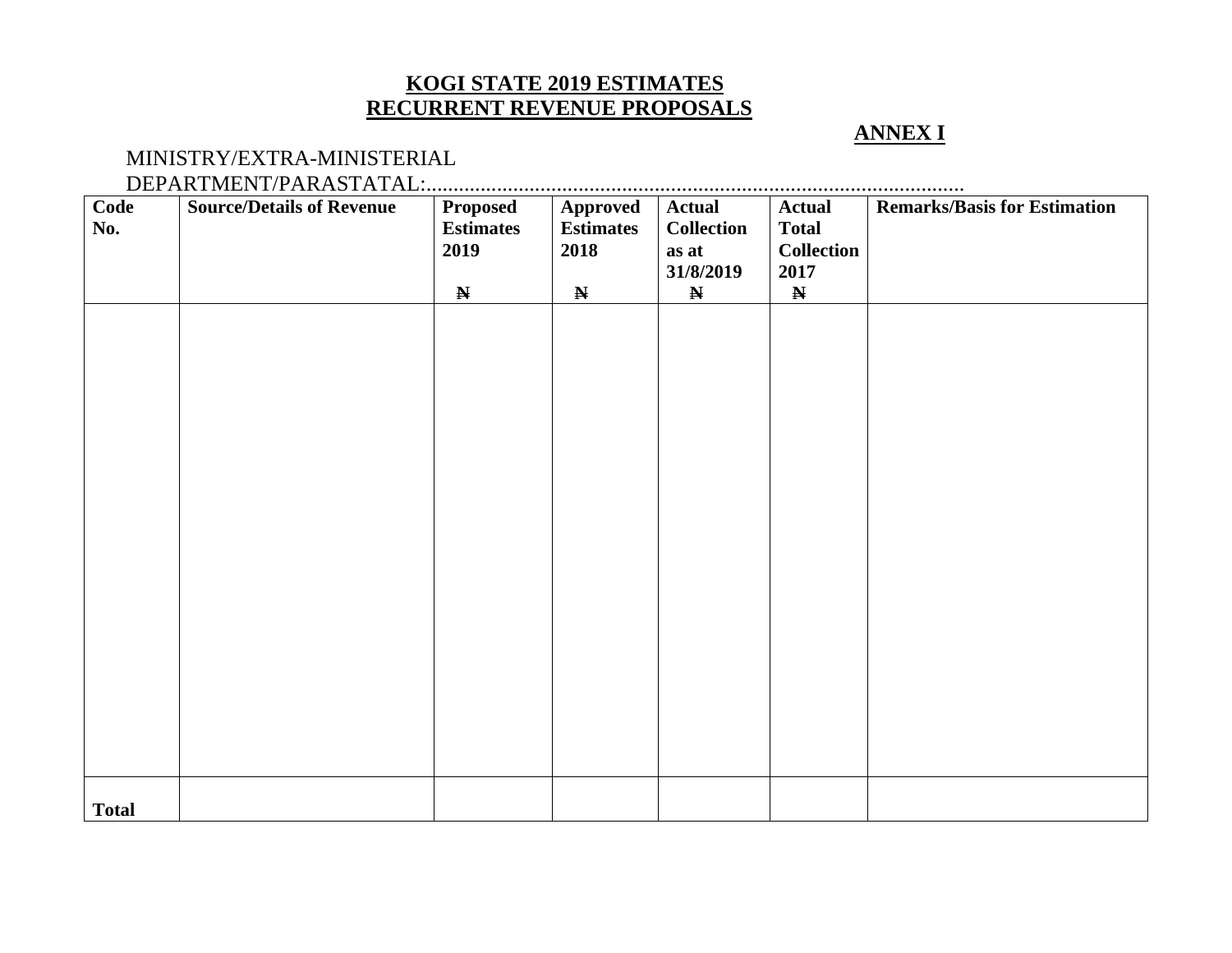# **KOGI STATE 2019 ESTIMATES RECURRENT EXPENDITURE PERSONNEL COSTS ESTIMATES**

**ANNEX II**

| <b>Item</b><br>No. | <b>Description of Post and Salary Grade</b><br><b>Level and Step</b> | <b>Proposed</b><br><b>Establishment</b><br>(Staff)<br>2019 | Proposed<br><b>Estimates</b><br>2019<br>$\mathbf N$ | <b>Approved</b><br><b>Establishment</b><br>(Staff)<br>2018 | Approved<br><b>Estimates</b><br>2018<br>$\mathbf N$ | <b>Actual</b><br><b>Post Filled</b><br>31/8/2018 | <b>Actual</b><br><b>Expenditure</b><br>31/8/2018<br>$\mathbf N$ |  |  |  |
|--------------------|----------------------------------------------------------------------|------------------------------------------------------------|-----------------------------------------------------|------------------------------------------------------------|-----------------------------------------------------|--------------------------------------------------|-----------------------------------------------------------------|--|--|--|
|                    |                                                                      |                                                            |                                                     |                                                            |                                                     |                                                  |                                                                 |  |  |  |
|                    |                                                                      |                                                            |                                                     |                                                            |                                                     |                                                  |                                                                 |  |  |  |
|                    |                                                                      |                                                            |                                                     |                                                            |                                                     |                                                  |                                                                 |  |  |  |
|                    |                                                                      |                                                            |                                                     |                                                            |                                                     |                                                  |                                                                 |  |  |  |
|                    |                                                                      |                                                            |                                                     |                                                            |                                                     |                                                  |                                                                 |  |  |  |
|                    |                                                                      |                                                            |                                                     |                                                            |                                                     |                                                  |                                                                 |  |  |  |
| <b>Total</b>       |                                                                      |                                                            |                                                     |                                                            |                                                     |                                                  |                                                                 |  |  |  |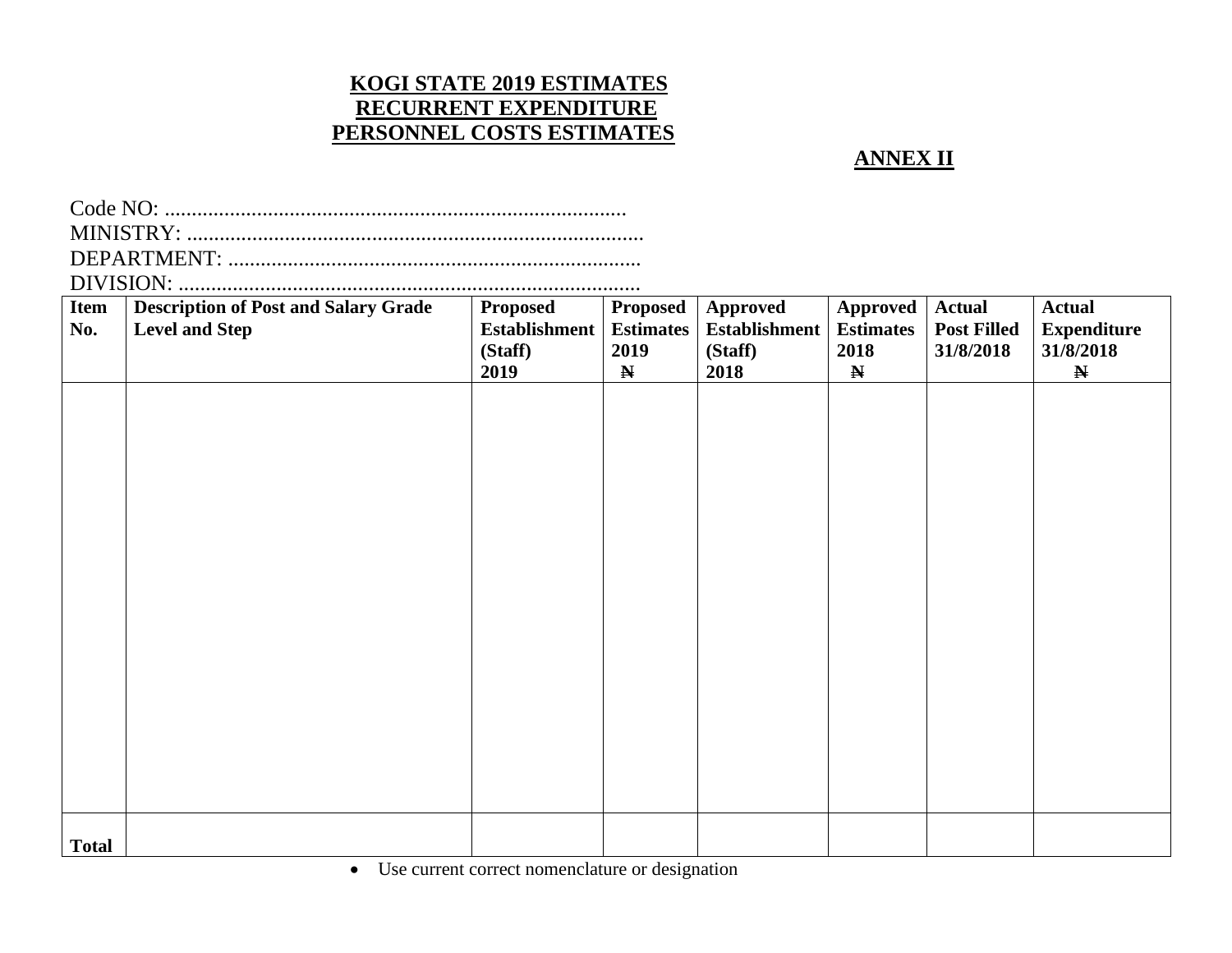# **KOGI STATE 2019 ESTIMATES RECURRENT EXPENDITURE SUMMARY OF PERSONNEL COSTS ESTIMATES**

# **ANNEX IIA**

Code No: ...............................................................................................................

# MINISTRY/EXTRA-MINISTERIAL

DEPARTMENT/PARASTATAL: .......................................................................... Classification Code and **PROPOSED ESTIMATES, 2019** APPROVED ETEIMATES, 2018 Actual **Type Expenditure 31/8/2018 N Total Actual Expenditure 2017 N Grade Level No. of Staff Proposed Estimates 2018 N Grade Level No. of Staff Approved Estimates 2017 N** 01 01 02 02 03 03 04 04 05 05 06 06 **Total for 01 - 06** 07 | | | | | 07 08 08 09 09 10 10 12 12 **Total for 07 - 12**  13 13 14 14 15 15 16 16 17 17 **Total for 13 - 17 Total for 01 - 17**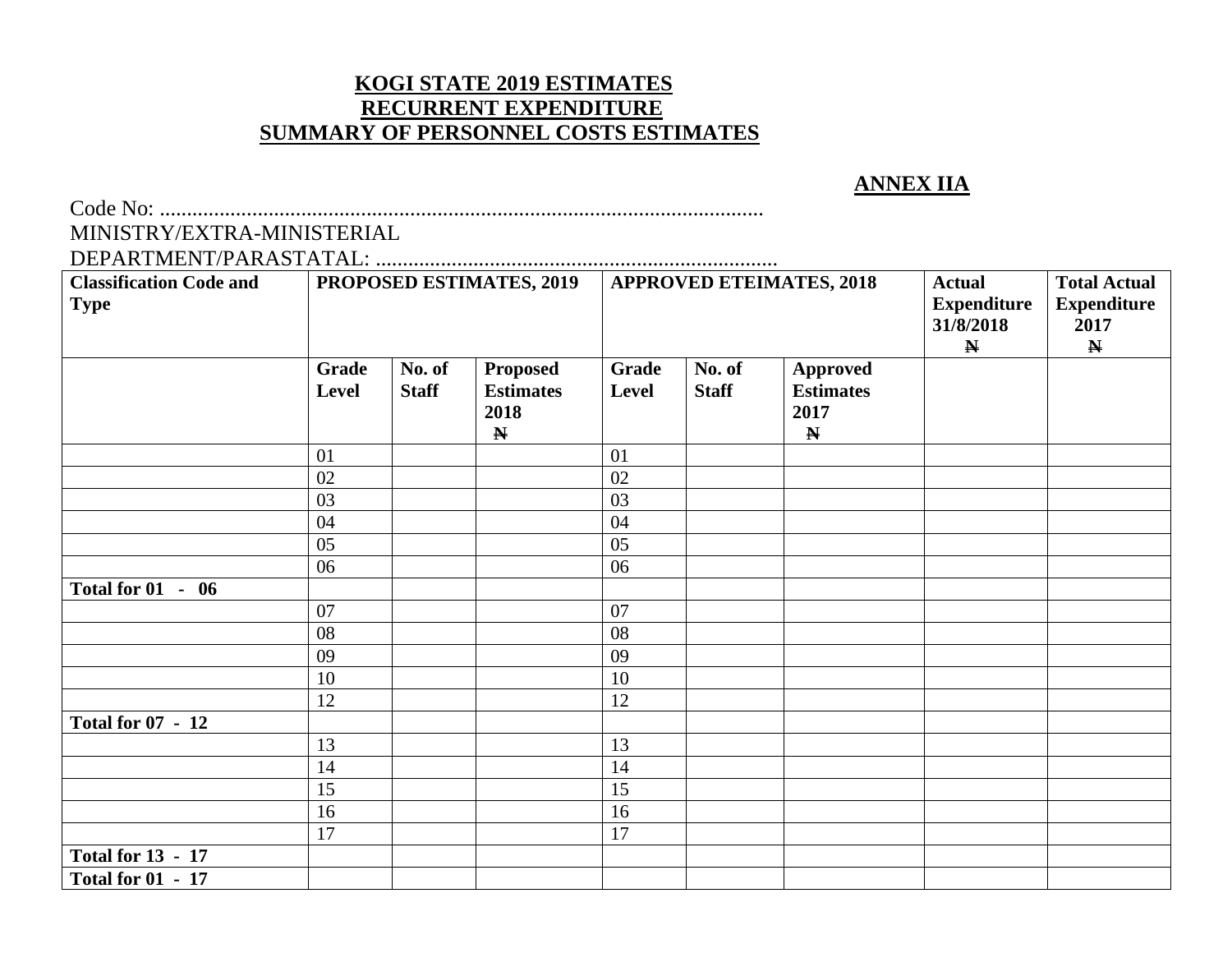# **KOGI STATE 2019 ESTIMATES STAFF NOMINAL ROLL AS AT 31 ST AUGUST, 2018**

# **ANNEX III**

#### **MINISTRY/EXTRA-MINISTERIAL DEPARTMENT/PARASTATAL: ...........................................................................................................**

| $S/N0$ . | <b>Present Duty</b><br>Name of Officer<br><b>Designation of Post held</b><br>Date of 1 <sup>st</sup><br>Local<br><b>Salary</b><br>Date of |                         |             |             |                |            |                |  |
|----------|-------------------------------------------------------------------------------------------------------------------------------------------|-------------------------|-------------|-------------|----------------|------------|----------------|--|
|          |                                                                                                                                           |                         |             |             |                |            |                |  |
|          |                                                                                                                                           | (write post in full, no | Grade       | Appointment | <b>Present</b> | Government | <b>Station</b> |  |
|          |                                                                                                                                           | abbreviation)           | Level &     |             | Appointment    | Origin     |                |  |
|          |                                                                                                                                           |                         | <b>Step</b> |             |                |            |                |  |
| (1)      | (2)                                                                                                                                       | (3)                     | (4)         | (5)         | (6)            | (7)        | (8)            |  |
|          |                                                                                                                                           |                         |             |             |                |            |                |  |
|          |                                                                                                                                           |                         |             |             |                |            |                |  |
|          |                                                                                                                                           |                         |             |             |                |            |                |  |
|          |                                                                                                                                           |                         |             |             |                |            |                |  |
|          |                                                                                                                                           |                         |             |             |                |            |                |  |
|          |                                                                                                                                           |                         |             |             |                |            |                |  |
|          |                                                                                                                                           |                         |             |             |                |            |                |  |
|          |                                                                                                                                           |                         |             |             |                |            |                |  |
|          |                                                                                                                                           |                         |             |             |                |            |                |  |
|          |                                                                                                                                           |                         |             |             |                |            |                |  |
|          |                                                                                                                                           |                         |             |             |                |            |                |  |
|          |                                                                                                                                           |                         |             |             |                |            |                |  |
|          |                                                                                                                                           |                         |             |             |                |            |                |  |
|          |                                                                                                                                           |                         |             |             |                |            |                |  |
|          |                                                                                                                                           |                         |             |             |                |            |                |  |
|          |                                                                                                                                           |                         |             |             |                |            |                |  |
|          |                                                                                                                                           |                         |             |             |                |            |                |  |
|          |                                                                                                                                           |                         |             |             |                |            |                |  |
|          |                                                                                                                                           |                         |             |             |                |            |                |  |
|          |                                                                                                                                           |                         |             |             |                |            |                |  |
|          |                                                                                                                                           |                         |             |             |                |            |                |  |
|          |                                                                                                                                           |                         |             |             |                |            |                |  |
|          |                                                                                                                                           |                         |             |             |                |            |                |  |
|          |                                                                                                                                           |                         |             |             |                |            |                |  |
|          |                                                                                                                                           |                         |             |             |                |            |                |  |
|          |                                                                                                                                           |                         |             |             |                |            |                |  |
|          |                                                                                                                                           |                         |             |             |                |            |                |  |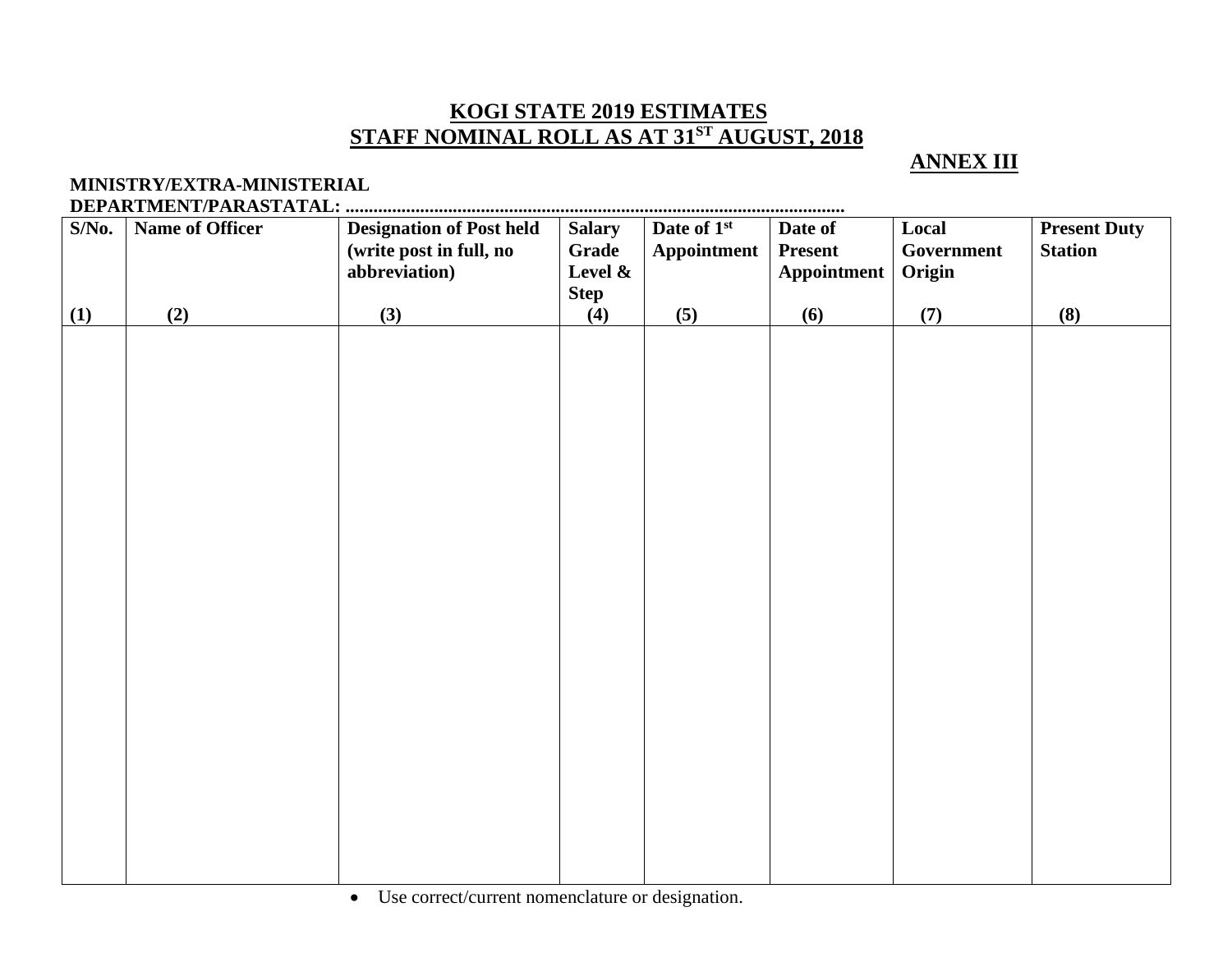#### **KOGI STATE 2019 ESTIMATES RECURRENT EXPENDITURE OVERHEAD COSTS PROPOSALS**

#### **ANNEX IV**

**Code :** ................................................................ **MINISTRY/EXTRA-MINISTERIAL DEPARTMENT/PARASTATAL:...........................................................................................................**

| Code<br>No. | <b>Details of Expenditure</b> | <b>Proposed</b><br><b>Estimates</b><br>2019<br>$\mathbf N$ | Approved<br><b>Estimates</b><br>2018<br>$\mathbf N$ | <b>Actual</b><br>Expenditure   Remarks<br>31/8/2018<br>$\pmb{\mathbb{N}}$ |  |
|-------------|-------------------------------|------------------------------------------------------------|-----------------------------------------------------|---------------------------------------------------------------------------|--|
|             |                               |                                                            |                                                     |                                                                           |  |
|             |                               |                                                            |                                                     |                                                                           |  |
|             |                               |                                                            |                                                     |                                                                           |  |
|             |                               |                                                            |                                                     |                                                                           |  |
|             |                               |                                                            |                                                     |                                                                           |  |
|             |                               |                                                            |                                                     |                                                                           |  |
|             | <b>Total</b>                  |                                                            |                                                     |                                                                           |  |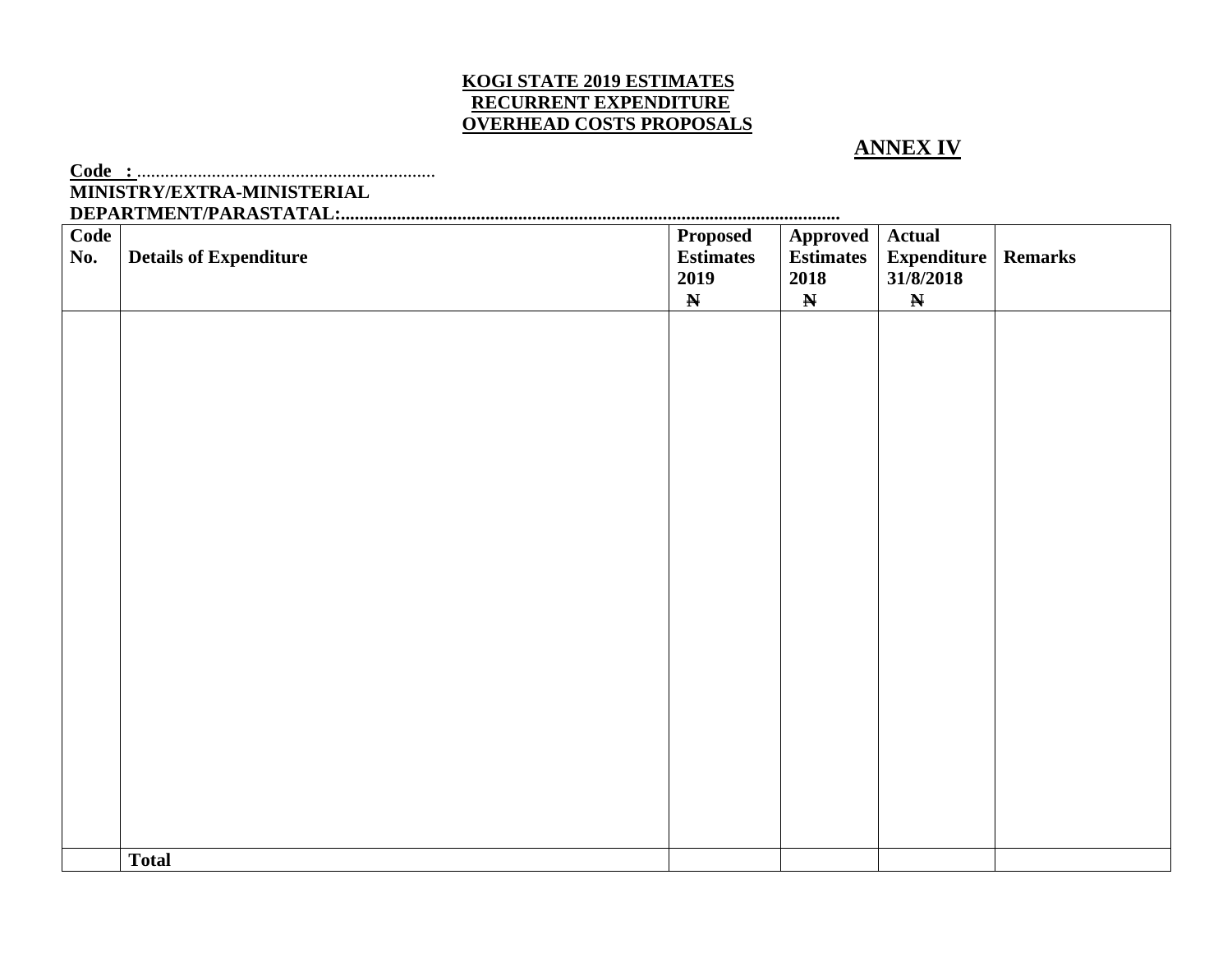#### **KOGI STATE 2019 ESTIMATES RECURRENT EXPENDITURE CONSOLIDATED FUND CHARGES PROPOSALS**

#### **ANNEX V**

# **Code: .................................................... MINISTRY/EXTRA-MINISTERIAL DEPARTMENT/PARASTATAL: ........................................................................................................**

| S/No. | Details of Expenditure | Proposed    | Approved    | Actual      | Actual       |         |
|-------|------------------------|-------------|-------------|-------------|--------------|---------|
|       |                        | Estimates   | Estimates   | Expenditure | Total        | Remarks |
|       |                        | 2019        | 2018        | 31/8/2018   | Expenditure  |         |
|       |                        | $\mathbb N$ | $\mathbb N$ | $\mathbb H$ | 2017         |         |
|       |                        |             |             |             | $\mathbf{N}$ |         |
|       |                        |             |             |             |              |         |
|       |                        |             |             |             |              |         |
|       |                        |             |             |             |              |         |
|       |                        |             |             |             |              |         |
|       |                        |             |             |             |              |         |
|       |                        |             |             |             |              |         |
|       |                        |             |             |             |              |         |
|       |                        |             |             |             |              |         |
|       |                        |             |             |             |              |         |
|       |                        |             |             |             |              |         |
|       |                        |             |             |             |              |         |
|       |                        |             |             |             |              |         |
|       |                        |             |             |             |              |         |
|       |                        |             |             |             |              |         |
|       |                        |             |             |             |              |         |
|       |                        |             |             |             |              |         |
|       |                        |             |             |             |              |         |
|       |                        |             |             |             |              |         |
|       |                        |             |             |             |              |         |
|       | <b>Total</b>           |             |             |             |              |         |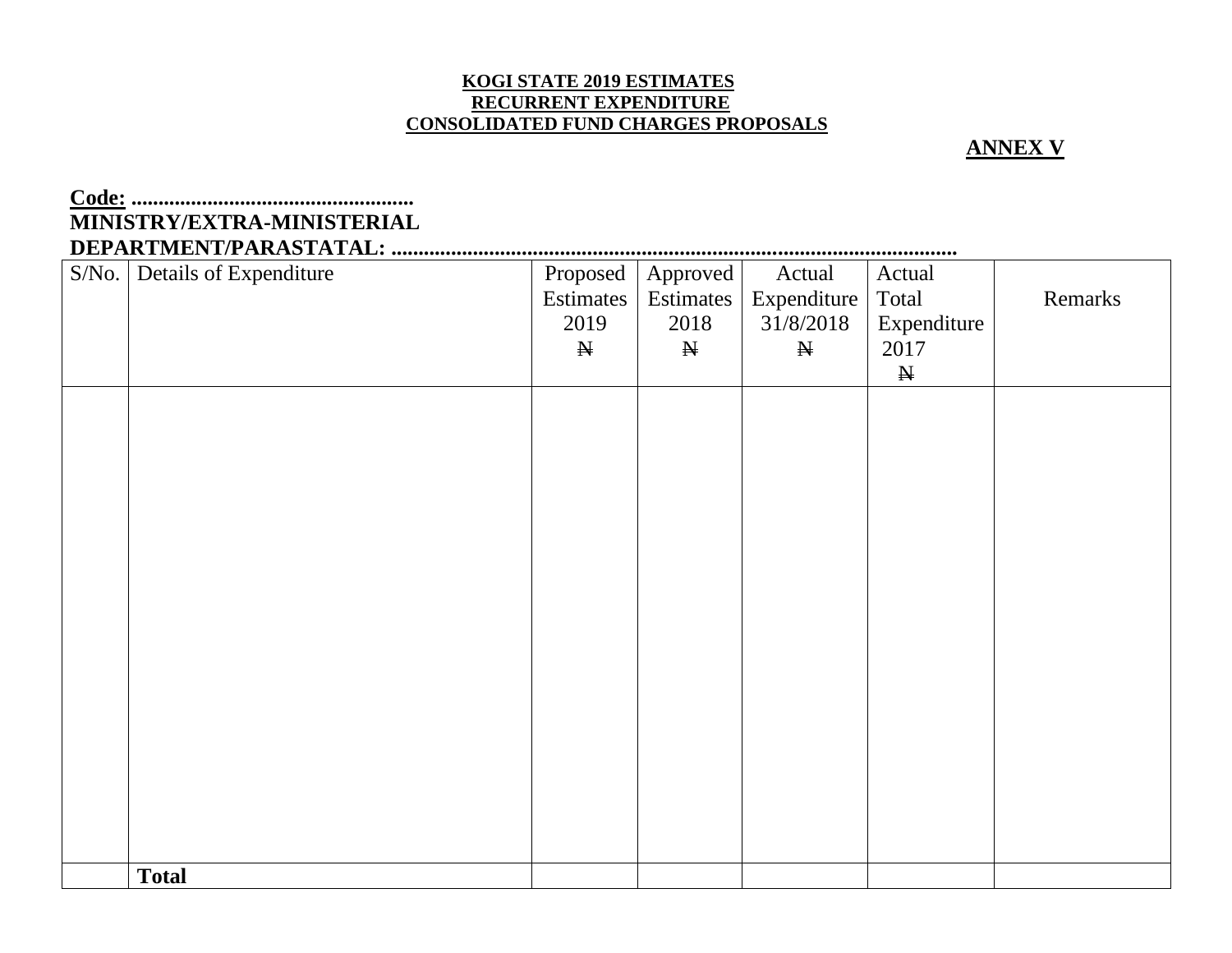# **KOGI STATE 2019 ESTIMATES CAPITAL RECEIPTS PROPOSALS**

## **ANNEX VI**

# **Code: ................................................**

# **MINISTRY/EXTRA-MINISTERIAL**

**DEPARTMENT/PARASTATAL: ...................................................................................................**

| $S/N0$ . | <b>Details of Receipts</b> | <b>Proposed</b><br><b>Estimates</b><br>2019 | <b>Approved</b><br><b>Estimates</b><br>2018 | <b>Actual Receipts</b><br>as at 31/8/2018<br>(if any) | <b>Activities of</b><br>the project | <b>Objectives</b><br>of the |
|----------|----------------------------|---------------------------------------------|---------------------------------------------|-------------------------------------------------------|-------------------------------------|-----------------------------|
|          |                            | $\mathbf N$                                 | $\mathbf N$                                 | $\mathbf N$                                           |                                     | project                     |
|          |                            |                                             |                                             |                                                       |                                     |                             |
|          |                            |                                             |                                             |                                                       |                                     |                             |
|          |                            |                                             |                                             |                                                       |                                     |                             |
|          |                            |                                             |                                             |                                                       |                                     |                             |
|          |                            |                                             |                                             |                                                       |                                     |                             |
|          |                            |                                             |                                             |                                                       |                                     |                             |
|          |                            |                                             |                                             |                                                       |                                     |                             |
|          |                            |                                             |                                             |                                                       |                                     |                             |
|          |                            |                                             |                                             |                                                       |                                     |                             |
|          |                            |                                             |                                             |                                                       |                                     |                             |
|          |                            |                                             |                                             |                                                       |                                     |                             |
|          |                            |                                             |                                             |                                                       |                                     |                             |
|          |                            |                                             |                                             |                                                       |                                     |                             |
|          |                            |                                             |                                             |                                                       |                                     |                             |
|          | <b>Total</b>               |                                             |                                             |                                                       |                                     |                             |